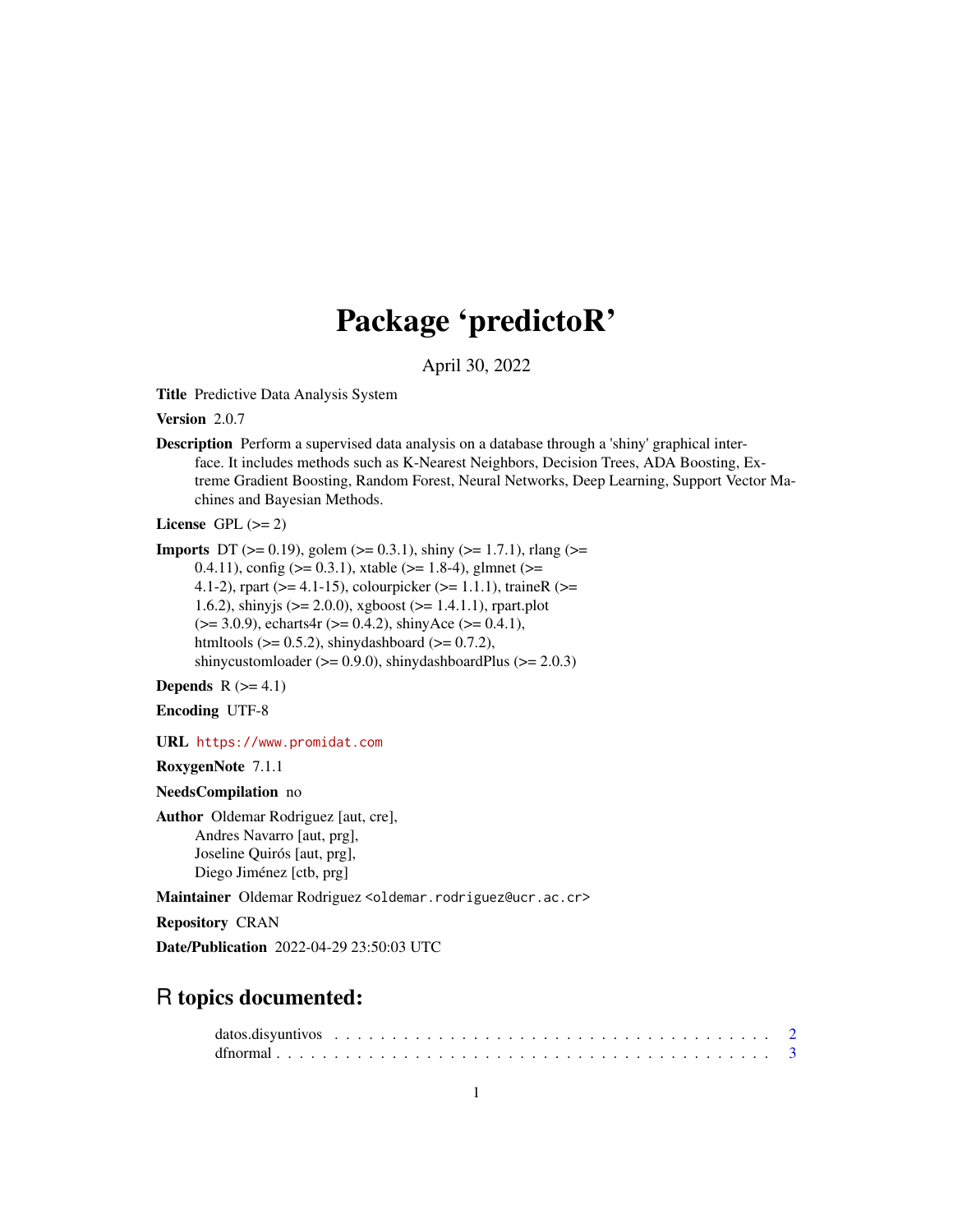# <span id="page-1-0"></span>2 datos.disyuntivos

| Index |                                                                                                          | 12 |
|-------|----------------------------------------------------------------------------------------------------------|----|
|       |                                                                                                          |    |
|       |                                                                                                          |    |
|       |                                                                                                          |    |
|       |                                                                                                          |    |
|       |                                                                                                          |    |
|       |                                                                                                          |    |
|       | e histormal $\ldots \ldots \ldots \ldots \ldots \ldots \ldots \ldots \ldots \ldots \ldots \ldots \ldots$ |    |
|       |                                                                                                          |    |
|       |                                                                                                          |    |
|       |                                                                                                          |    |
|       |                                                                                                          |    |

datos.disyuntivos *Create disjunctive columns to a data.frame.*

# Description

Create disjunctive columns to a data.frame.

# Usage

datos.disyuntivos(data, var)

# Arguments

| data | a data.frame object.                       |
|------|--------------------------------------------|
| var  | the column name to apply disjunctive code. |

# Value

data.frame

# Author(s)

Diego Jimenez <diego.jimenez@promidat.com>

# Examples

datos.disyuntivos(iris, "Species")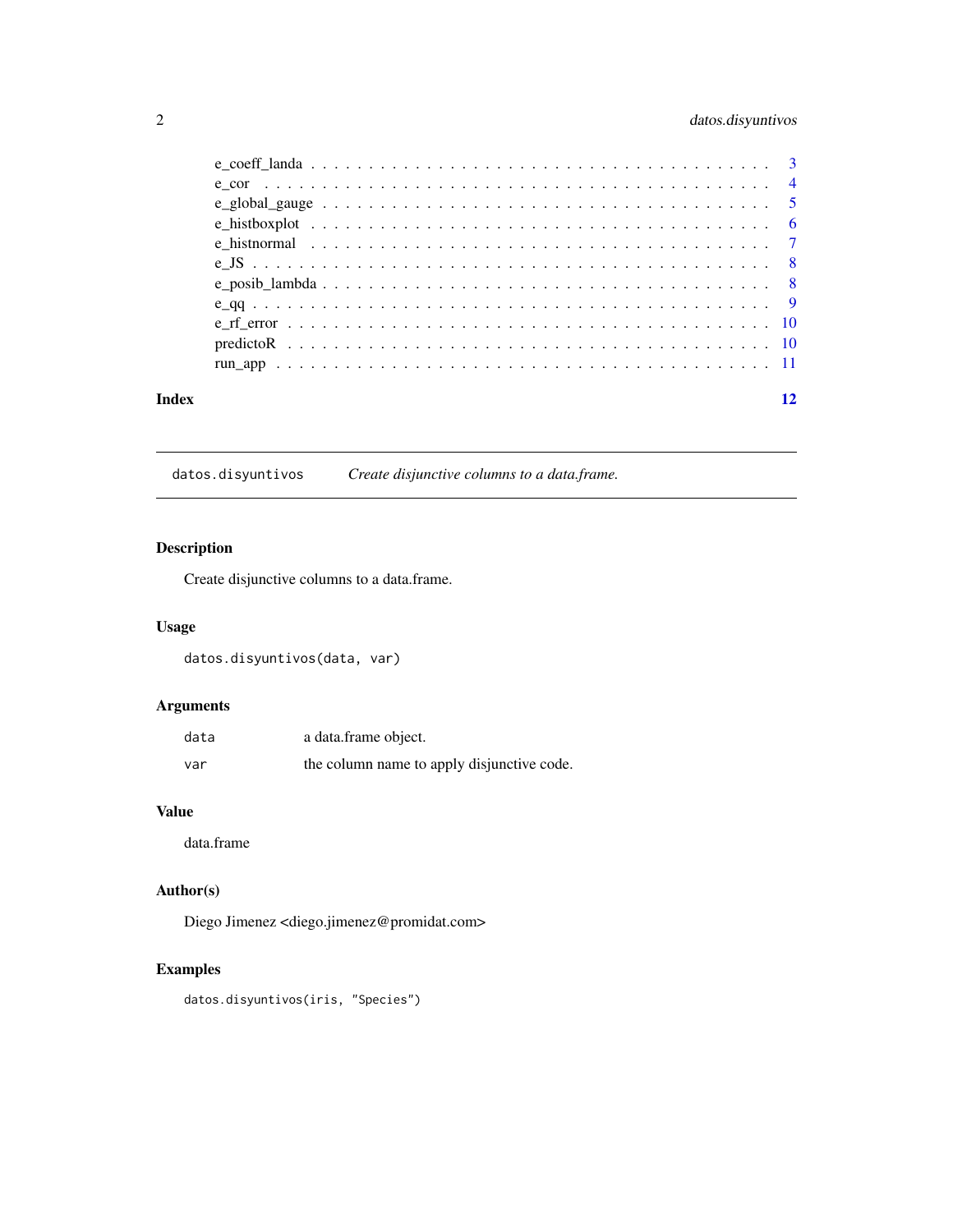<span id="page-2-0"></span>

Data.frame with normal test

# Usage

dfnormal(data)

# Arguments

data a data.frame object only with the numeric columns.

# Value

data.frame

# Author(s)

Diego Jimenez <diego.jimenez@promidat.com>

# Examples

dfnormal(iris[, -5])

e\_coeff\_landa *Coefficients and lambda*

# Description

Plot the coefficients and selected lambda of a glmnet model.

#### Usage

```
e_coeff_landa(model, category, sel.lambda = NULL, label = "Log Lambda")
```
# Arguments

| model      | a glmnet model.                                                     |
|------------|---------------------------------------------------------------------|
| category   | a category of the variable to be predicted.                         |
| sel.lambda | the selected lambda.                                                |
| label      | a character specifying the title to use on selected lambda tooltip. |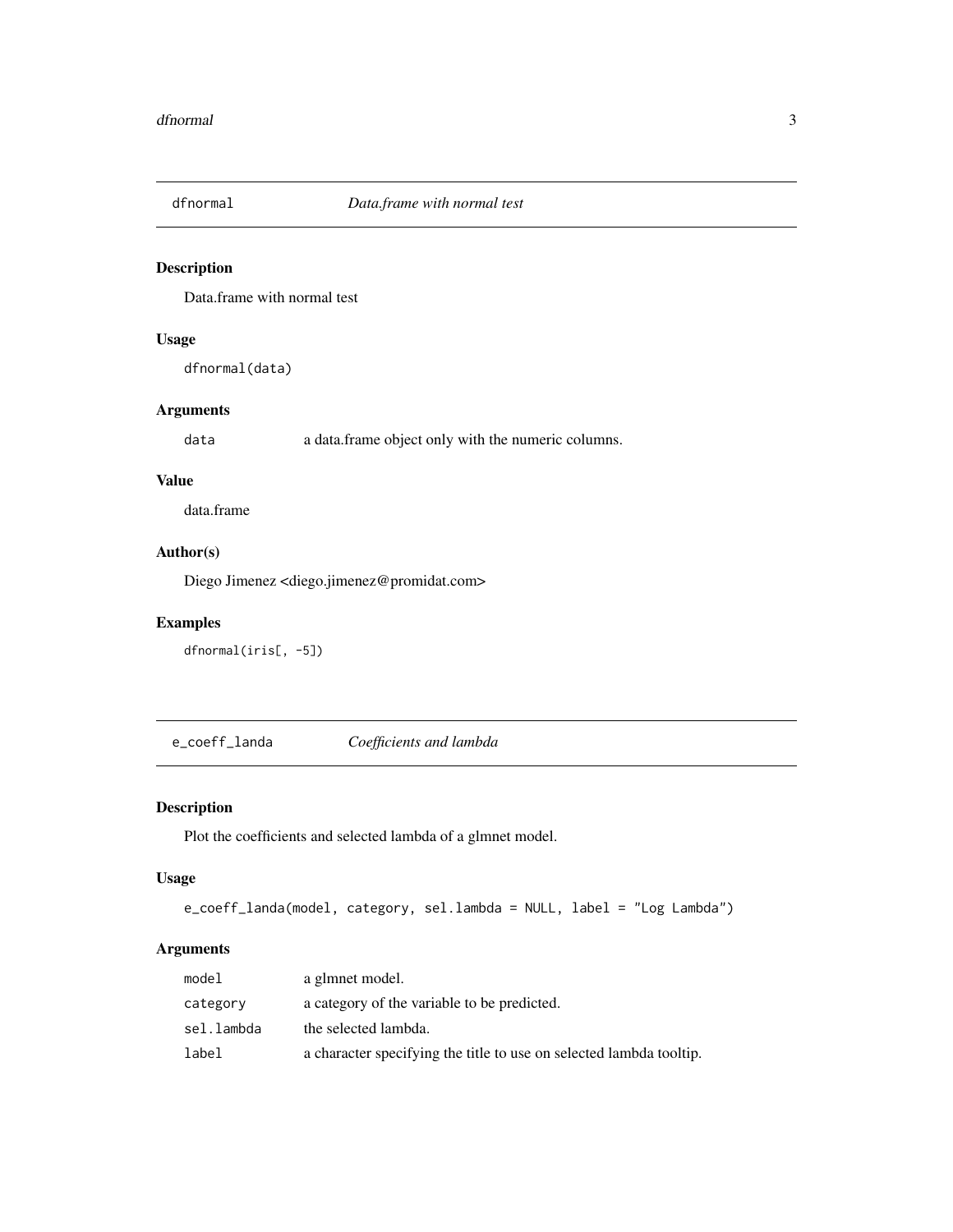# <span id="page-3-0"></span>Value

echarts4r plot

# Author(s)

Joseline Quiros <joseline.quiros@promidat.com>

# Examples

```
modelo <- traineR::train.glmnet(Species~., iris)
e_coeff_landa(modelo, 'setosa', log(modelo$lambda[1]))
```
#### e\_cor *Correlation plot*

# Description

Correlation plot

#### Usage

e\_cor(x, colors = c("#FF5733", "#F8F5F5", "#2E86C1"))

# Arguments

| X      | a data frame with correlation values.   |
|--------|-----------------------------------------|
| colors | a vector of lenght 3 with color values. |

#### Value

echarts4r plot

#### Author(s)

Diego Jimenez <diego.jimenez@promidat.com>

# Examples

 $p \leftarrow \text{round}(cor(iris[, -5]), 3)$ e\_cor(p)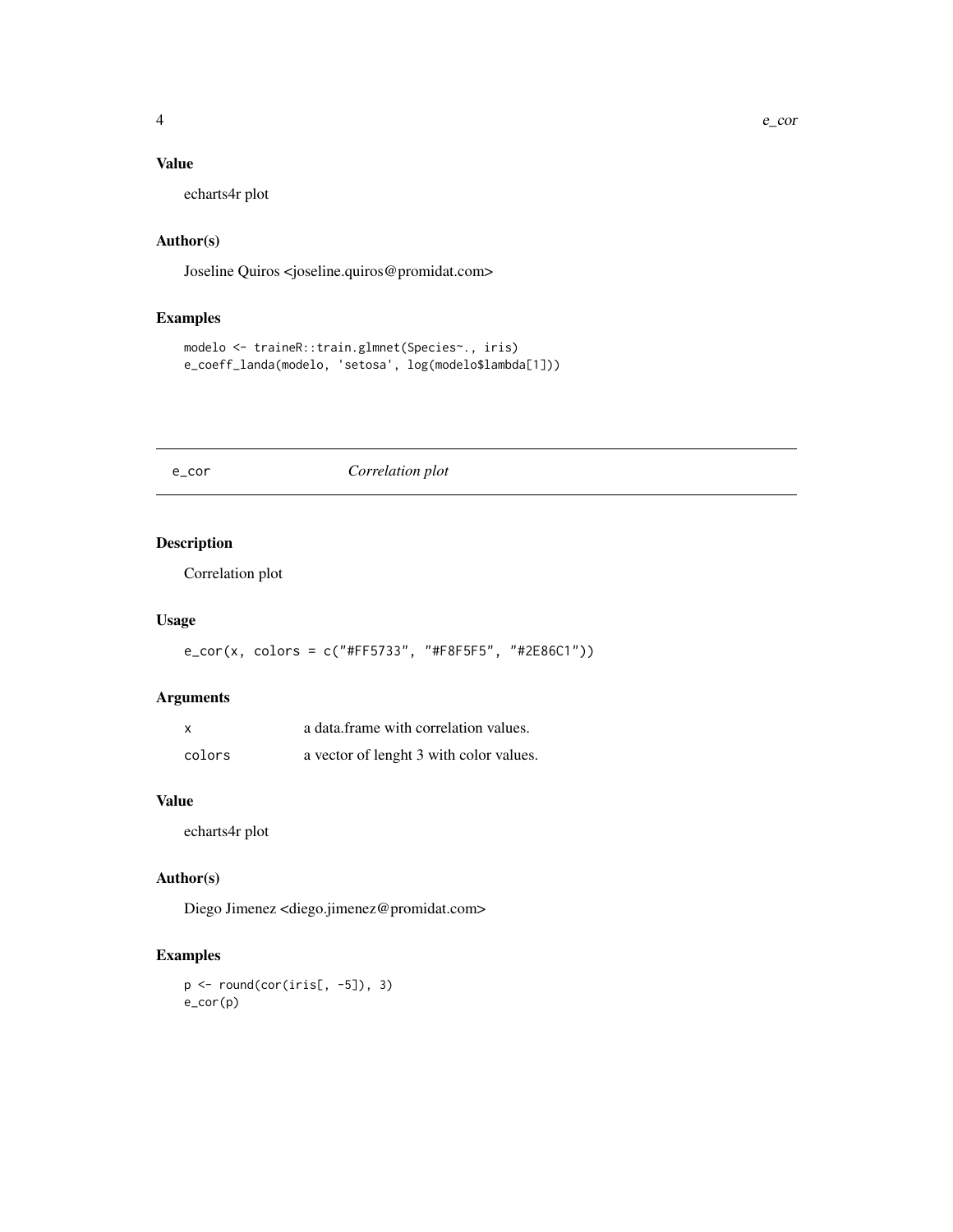<span id="page-4-0"></span>e\_global\_gauge *Gauge Plot*

# Description

Gauge Plot

# Usage

```
e_global_gauge(
 value = 100,
 label = "Label",
 color1 = "#B5E391",
 color2 = "#90C468"
)
```
# Arguments

| value  | a number specifying the value of the graph.        |
|--------|----------------------------------------------------|
| label  | a character specifying the title to use on legend. |
| color1 | a color for the gauge.                             |
| color2 | a shadow Color for the gauge.                      |

# Value

echarts4r plot

# Author(s)

Joseline Quiros <joseline.quiros@promidat.com>

# Examples

e\_global\_gauge(87, "Global Precision")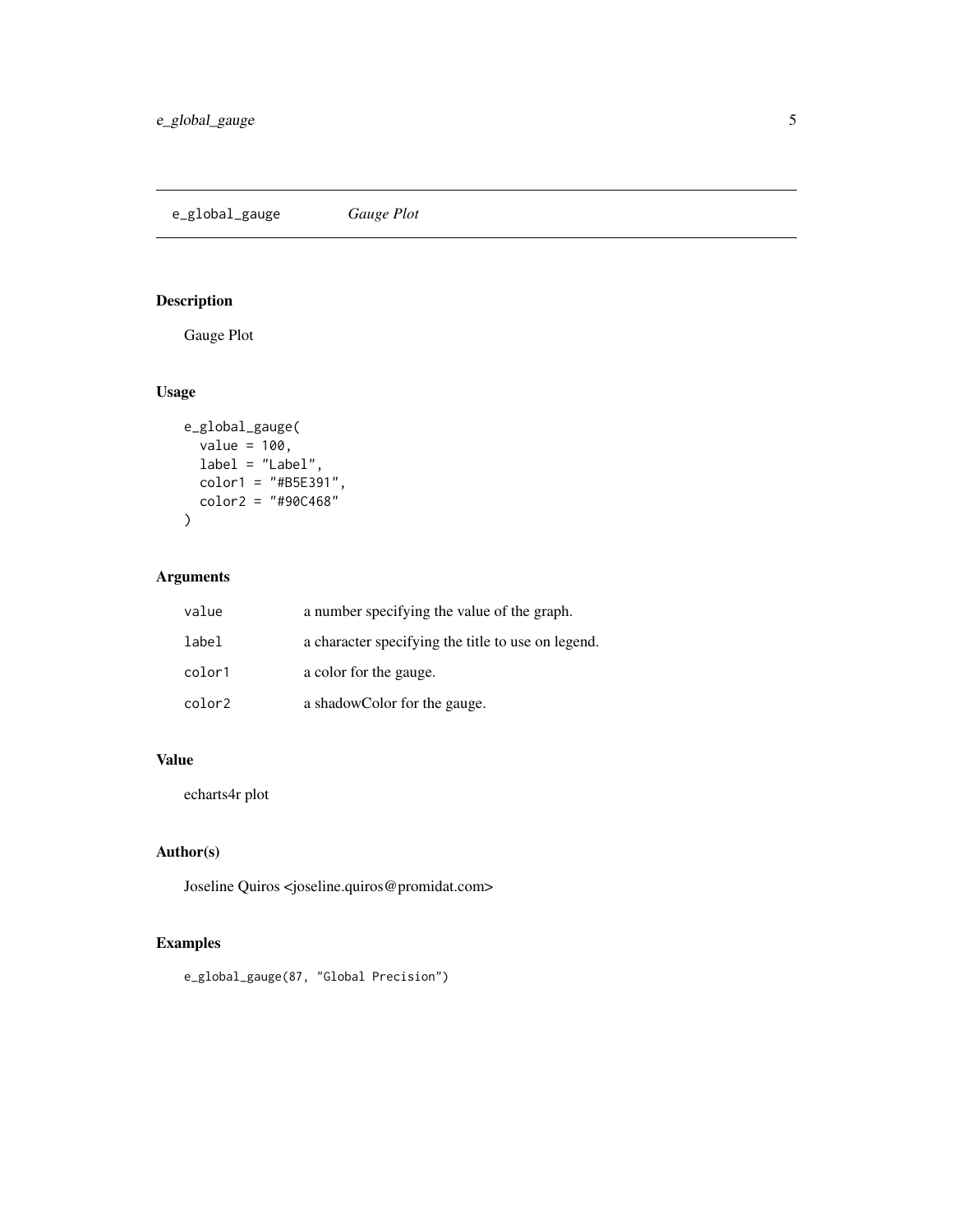<span id="page-5-0"></span>

Histogram + boxplot

#### Usage

```
e_histboxplot(
  data,
  var.name,
  colorBar = "steelblue",
  colorPoint = "red",
  titulos = c("Minimo", "Primer Cuartil", "Mediana", "Tercer Cuartil", "Maximo")
\mathcal{L}
```
# Arguments

| data       | a numeric column of a data.frame.                                      |
|------------|------------------------------------------------------------------------|
| var.name   | a character value specifying the name of the variable.                 |
| colorBar   | a color for the bars.                                                  |
| colorPoint | a color for the points.                                                |
| titulos    | a character vector of length 5 specifying the titles to use on legend. |

#### Value

echarts4r plot

# Author(s)

Diego Jimenez <diego.jimenez@promidat.com>

# Examples

```
e_histboxplot(iris$Sepal.Width, "Sepal.Width")
```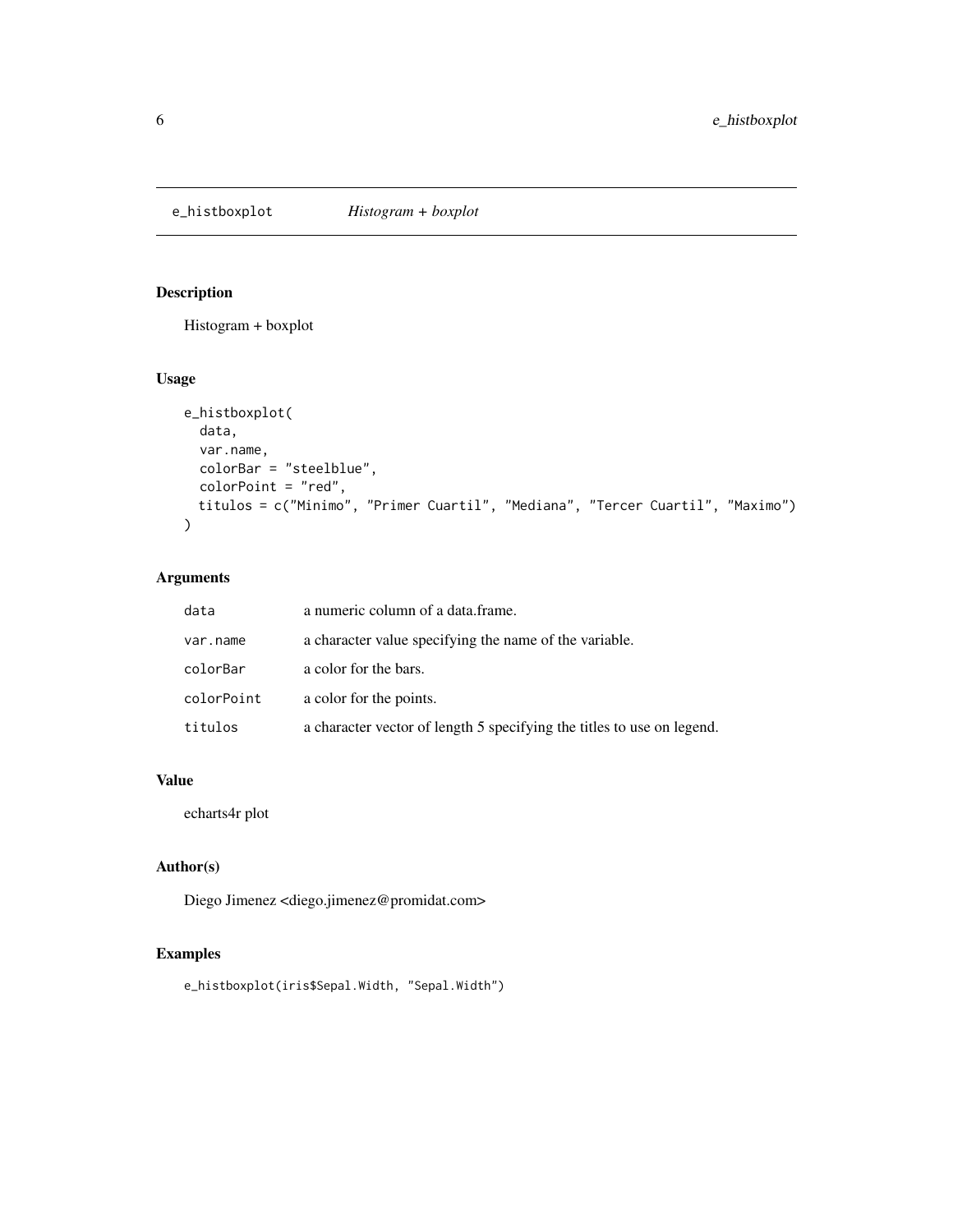<span id="page-6-0"></span>e\_histnormal *Normal plot*

# Description

Normal plot

# Usage

```
e_histnormal(
  data,
 colorbar = "steelblue",
 colorline = "gray",
 nombres = c("Histograma", "Curva Normal")
)
```
# Arguments

| data      | a numeric column of a data.frame.                                      |
|-----------|------------------------------------------------------------------------|
| colorbar  | a color for the bars.                                                  |
| colorline | a color for the line.                                                  |
| nombres   | a character vector of length 2 specifying the titles to use on legend. |

# Value

echarts4r plot

# Author(s)

Diego Jimenez <diego.jimenez@promidat.com>

# Examples

e\_histnormal(iris\$Sepal.Length)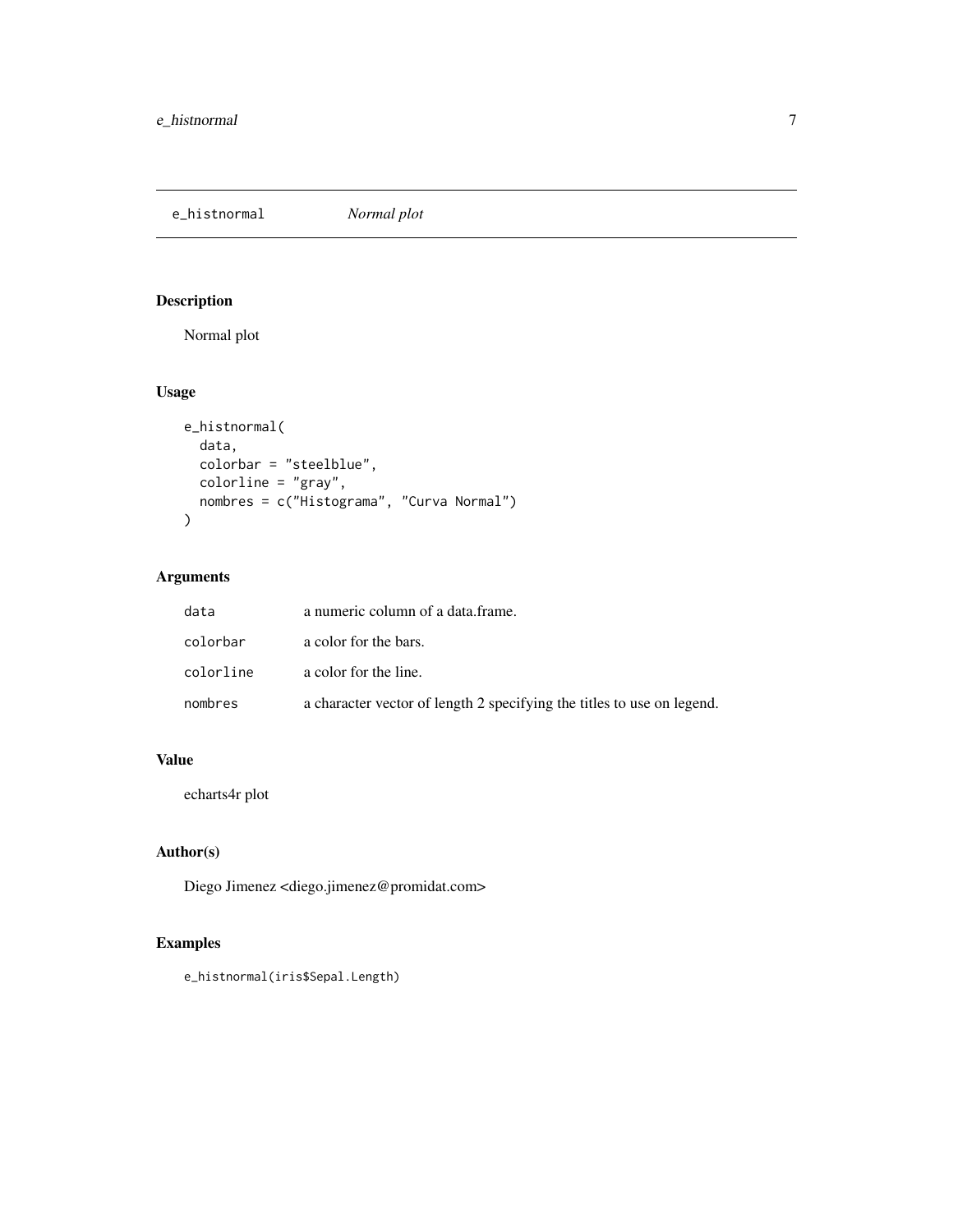<span id="page-7-0"></span>Eval character vectors to JS code

# Usage

e\_JS(...)

# Arguments

... character vectors to evaluate

# Author(s)

Joseline Quiros <joseline.quiros@promidat.com>

# Examples

e\_JS('5 \* 3')

e\_posib\_lambda *Possible lambda*

# Description

Possible lambda

# Usage

```
e_posib_lambda(
  cv.glm,
  labels = c("Valor Superior", "Valor Inferior", "lambda")
\mathcal{L}
```
# Arguments

| cv.glm | a cv.glmnet model.                                                     |
|--------|------------------------------------------------------------------------|
| labels | a character vector of length 3 specifying the titles to use on legend. |

#### Value

echarts4r plot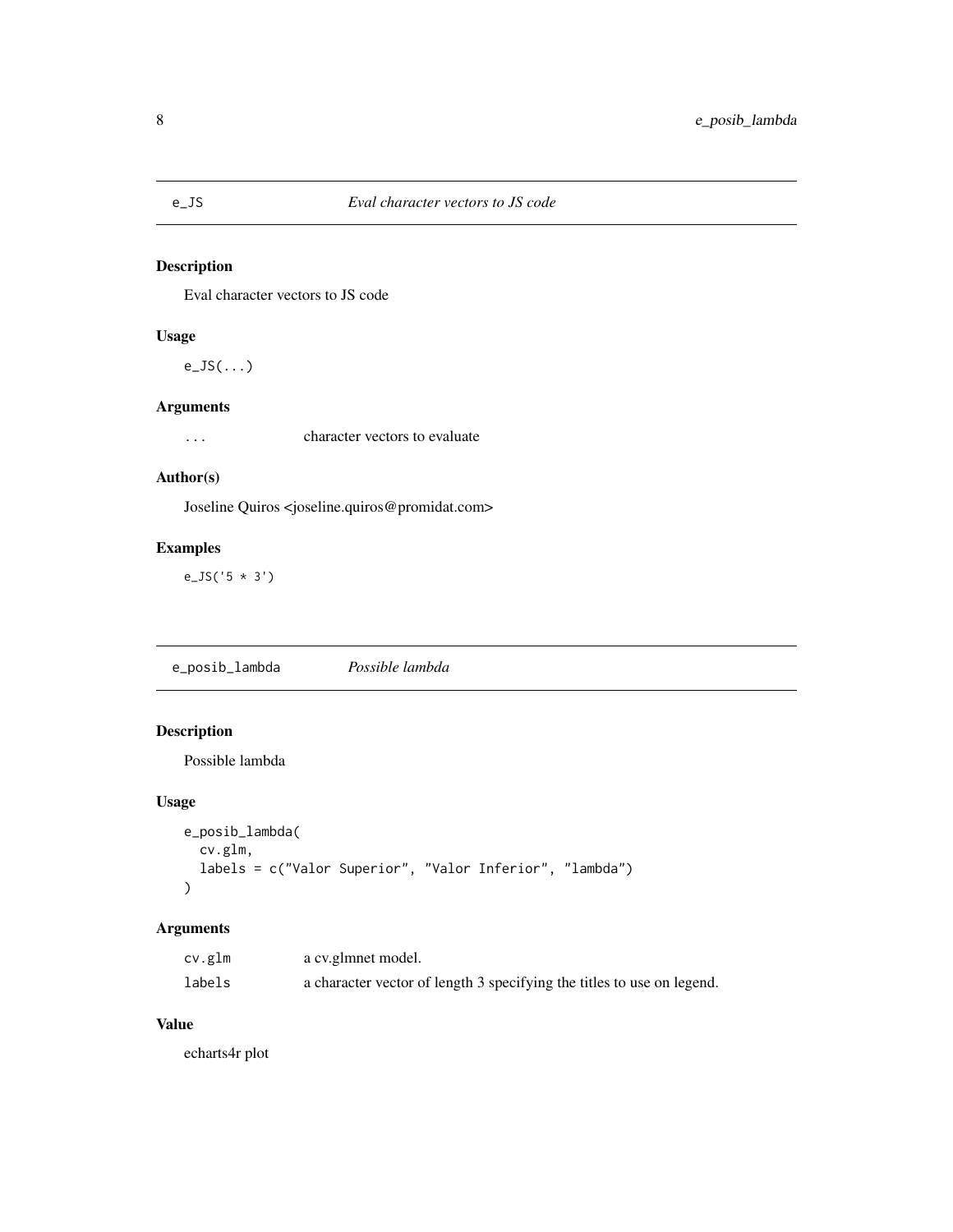#### <span id="page-8-0"></span> $e_{q}$ q 9

# Author(s)

Joseline Quiros <joseline.quiros@promidat.com>

#### Examples

```
x <- model.matrix(Species~., iris)[, -1]
y <- iris[,'Species']
cv.glm <- glmnet::cv.glmnet(x, y, standardize = TRUE, alpha = 1, family = 'multinomial')
e_posib_lambda(cv.glm)
```
#### e\_qq *Qplot + Qline*

# Description

Qplot + Qline

# Usage

```
e_qq(data, colorpoint = "steelblue", colorline = "gray")
```
# Arguments

| data       | a numeric column of a data frame. |
|------------|-----------------------------------|
| colorpoint | a color for the points.           |
| colorline  | a color for the line.             |

#### Value

echarts4r plot

# Author(s)

Diego Jimenez <diego.jimenez@promidat.com>

#### Examples

e\_qq(iris\$Sepal.Length)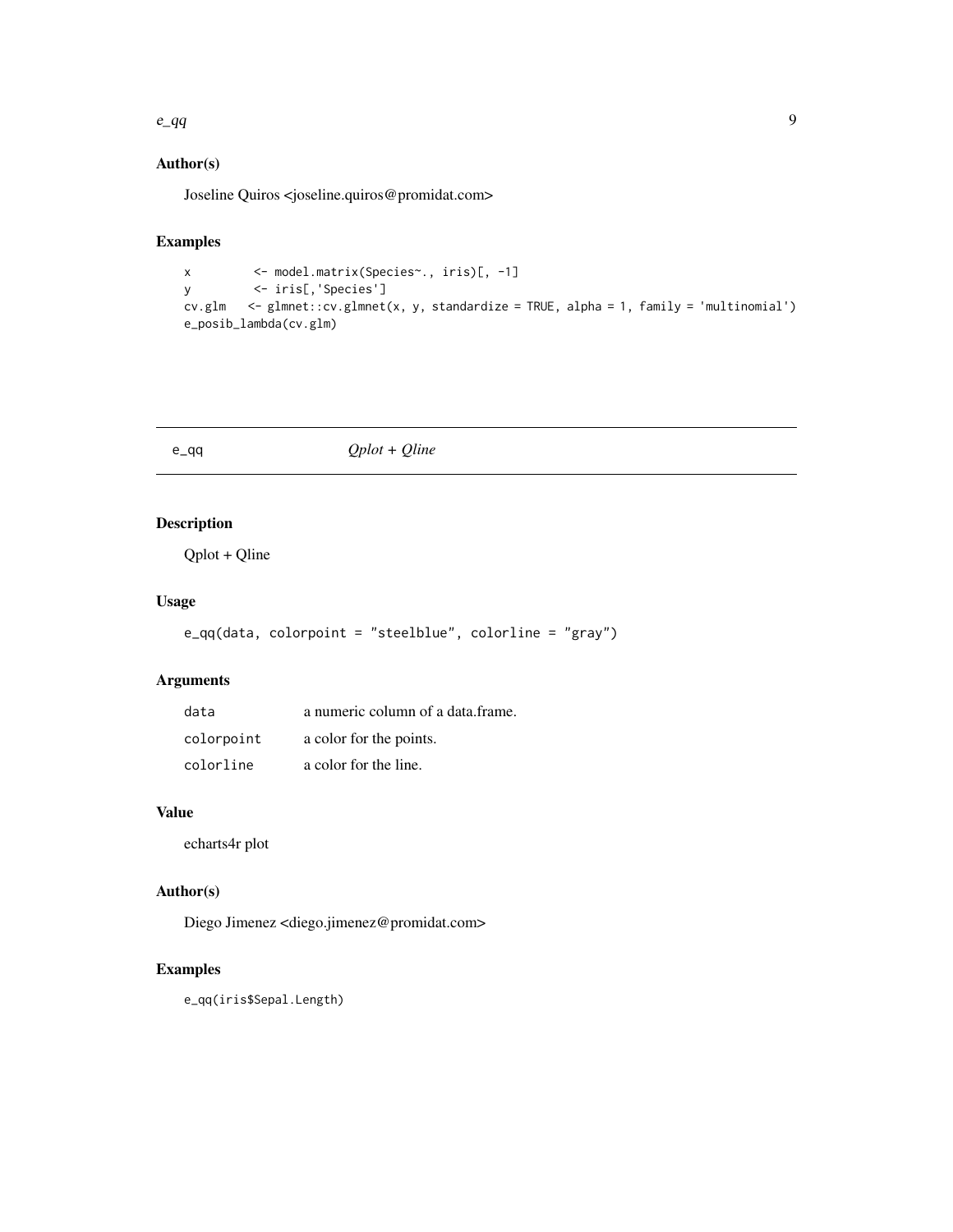<span id="page-9-0"></span>

Error Evolution

#### Usage

e\_rf\_error(model)

#### Arguments

model a random forest model.

#### Value

echarts4r plot

# Author(s)

Joseline Quiros <joseline.quiros@promidat.com>

#### Examples

```
model <- traineR::train.randomForest(Species~., iris, mtry = 2, ntree = 20)
e_rf_error(model)
```
predictoR *Predictive Data Analysis System*

# Description

Perform a supervised data analysis on a database through a 'shiny' graphical interface. It includes methods such as K-Nearest Neighbors, Decision Trees, ADA Boosting, Extreme Gradient Boosting, Random Forest, Neural Networks, Deep Learning, Support Vector Machines and Bayesian Methods.

# Details

| Package: | predictoR  |
|----------|------------|
| Type:    | Package    |
| Version: | 2.0.1      |
| Date:    | 2021-06-11 |
| License: | $GPL (=2)$ |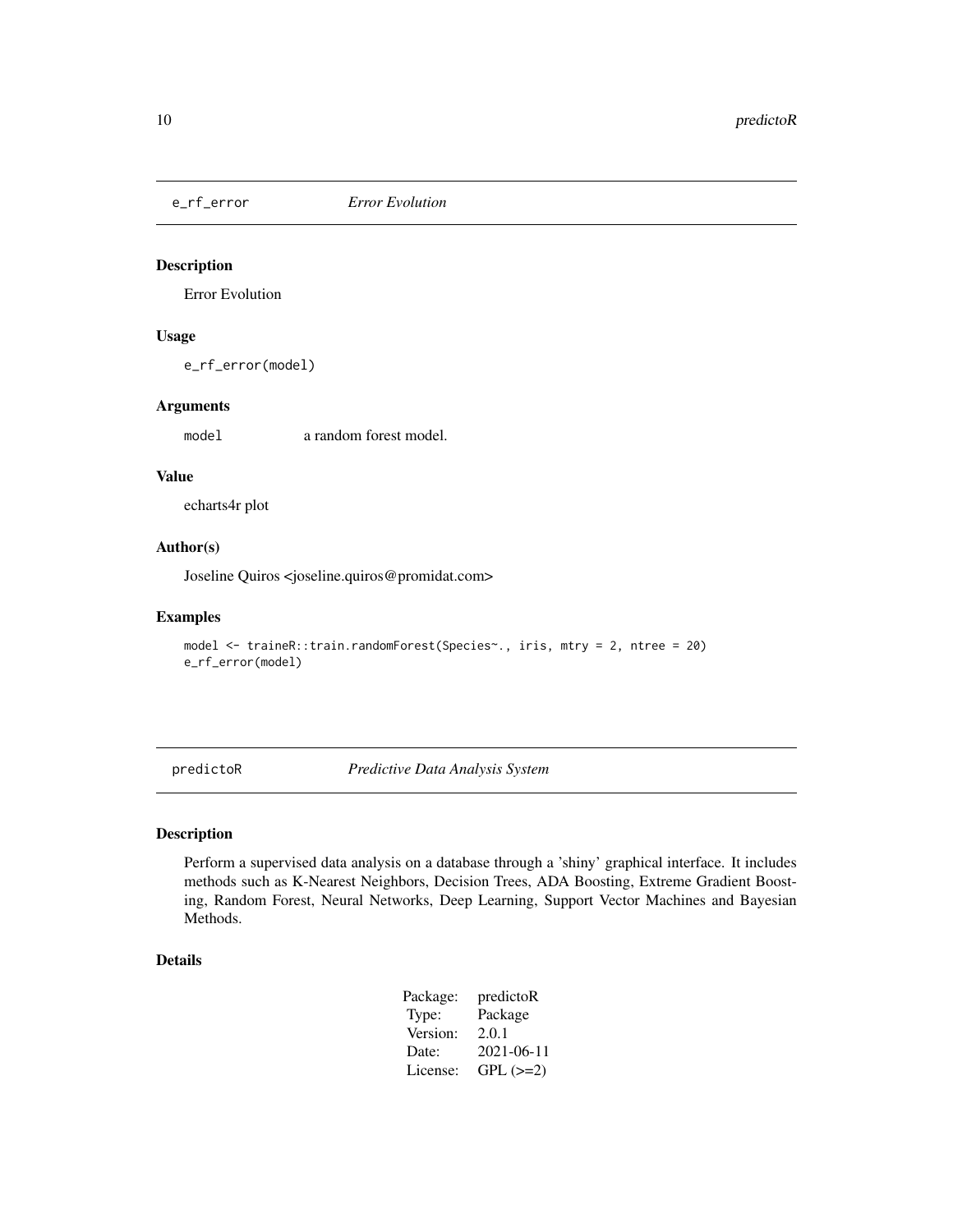# <span id="page-10-0"></span>Author(s)

Oldemar Rodriguez Rojas Maintainer: Oldemar Rodriguez Rojas <oldemar.rodriguez@ucr.ac.cr>

run\_app *Run the Shiny Application*

# Description

Run the Shiny Application

# Usage

run\_app(...)

# Arguments

... A series of options to be used inside the app.